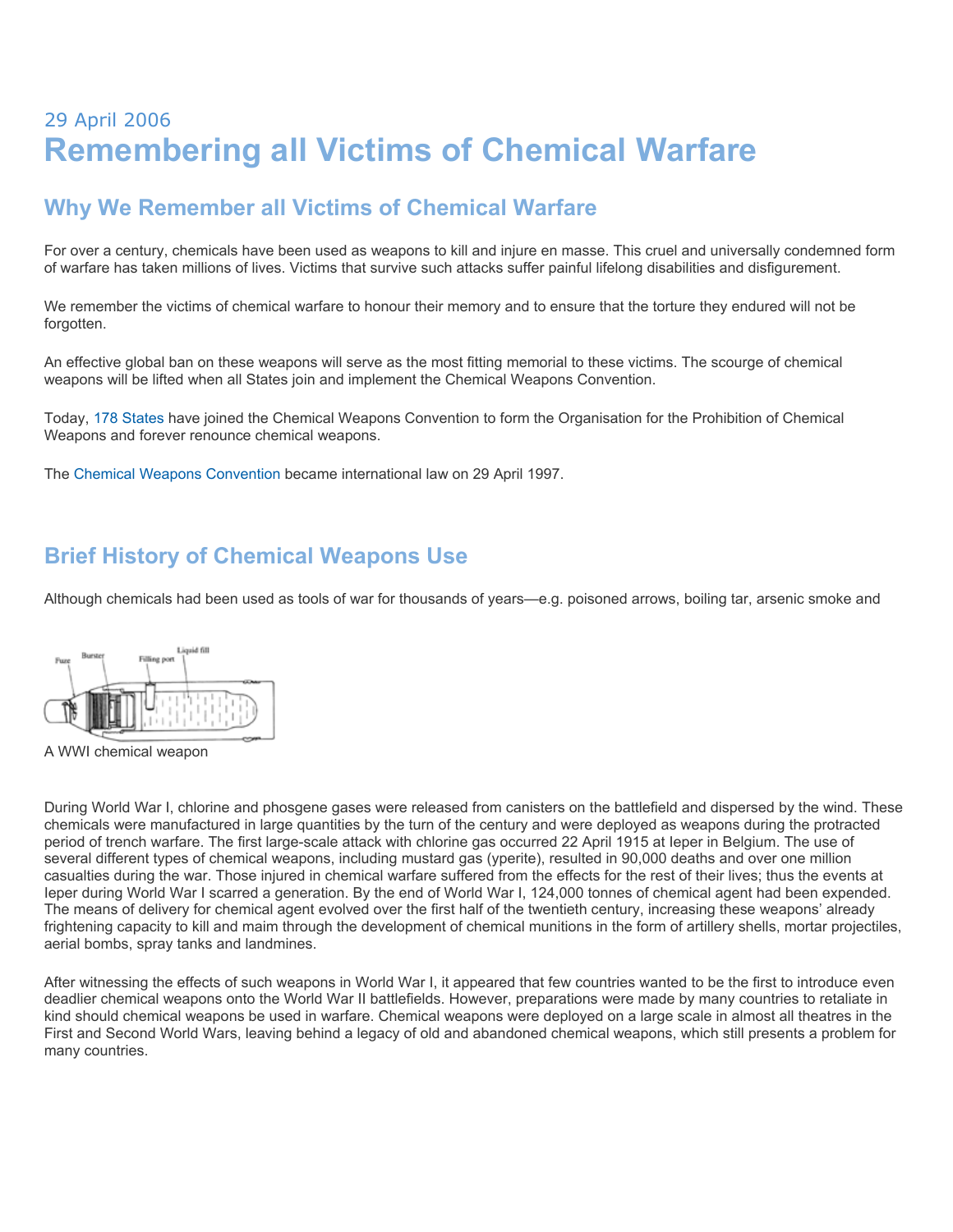During the Cold War, the United States and the Soviet Union both maintained enormous stockpiles of chemical weapons, amounting to tens of thousands of tonnes. The amount of chemical weapons held by these two countries was enough to destroy



Scene of horror: thousands of civilians died in a chemical weapons attack in Halabja, Iraq in 1988. News of the attack helped to spur progress in negotiating the Chemical Weapons Convention.

Iraq used chemical weapons in Iran during the war in the 1980s, and Iraq also used mustard gas and nerve agents against Kurdish residents of Halabja, in Northern Iraq, in 1988. The horrific pictures of Halabja victims shocked the world at the time of the negotiations in Geneva on the Chemical Weapons Convention. The two most recent examples of the use of chemical weapons were the sarin poisoning incident in Matsumoto, a Japanese residential community, in 1994, and the sarin attack on the Tokyo subway in 1995, both perpetrated by the Aum Shinrikyu doomsday cult. These two attacks re-focussed international attention on the potential use of chemical weapons by terrorists, and on the dangers posed by chemical weapons.

The devastating impact chemical weapons have had in the past, and the potential for the use of modern—even more deadly chemical agents not only by States at war but in other violent conflicts and by non-State actors, provide the imperative for the international effort to uphold the ban on such weapons and to work towards the complete, global elimination of chemical weapons.

#### **Brief History of the Chemical Weapons Convention**

The Convention on the Prohibition of the Development, Production, Stockpiling and Use of Chemical Weapons and on their Destruction (otherwise known as the Chemical Weapons Convention or CWC) was opened for signature with a ceremony in Paris on 13 January 1993—130 States signed the Convention within the first two days. Four years later, in April 1997, the Convention entered into force with 87 States Parties—the ratification of the Convention by at least 65 States, achieved in November 1996, was a precondition to trigger the 180-day countdown until the Convention's entry into force. In July 2003, the CWC comprised 153 States Parties, as well as a fully functioning implementing Organisation, the Organisation for the Prohibition of Chemical Weapons (OPCW).

The Convention had been the subject of nearly 20 years of negotiations within the Conference on Disarmament in Geneva. The States involved in these negotiations were seeking to finalize an international treaty banning chemical weapons, and designed to ensure their worldwide elimination. This goal was indeed achieved.

The Convention is unique because it is the first multilateral treaty to ban an entire category of weapons of mass destruction (WMD) and to provide for the international verification of the destruction of these weapons. Furthermore, it is the first disarmament treaty negotiated within an entirely multilateral framework, leading to increased transparency and its application equally to all States Parties. The Convention was also negotiated with the active participation of the global chemical industry, thus ensuring industry's ongoing cooperation with the CWC's industrial verification regime. The Convention mandates the inspection of industrial facilities to ensure that toxic chemicals are used exclusively for purposes not prohibited by the Convention

Altogether, the international community succeeded in producing a treaty that would verify the destruction of chemical weapons worldwide as well as ensure the non-proliferation of these weapons and the toxic chemicals used in their manufacture. The Convention also encourages international cooperation between States Parties in the peaceful uses of chemistry, and provides for assistance and protection to States Parties that are threatened or attacked by chemical weapons.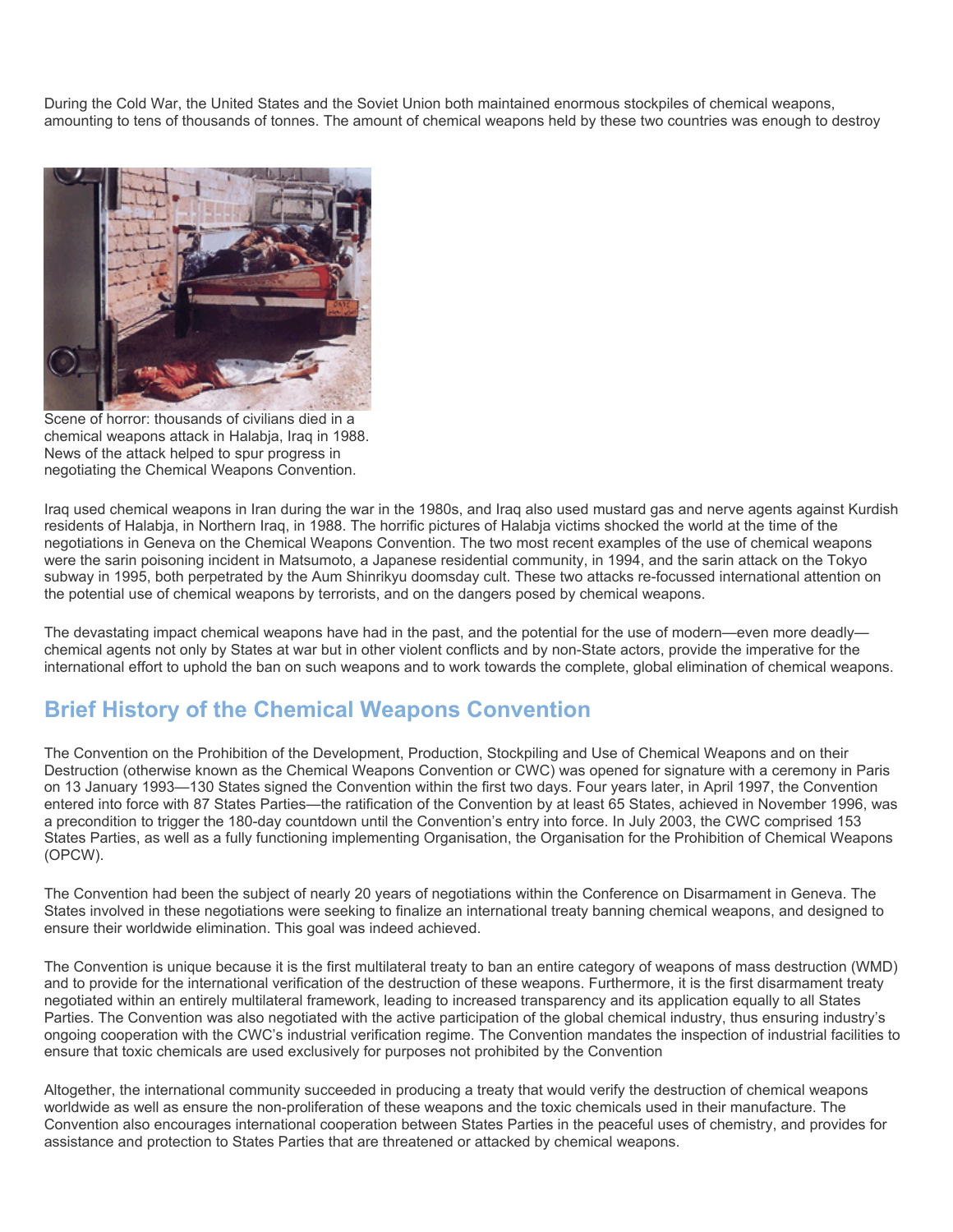Before the Convention is considered in greater detail, it is useful to understand why such a treaty was necessary. Where does the threat from chemical weapons come from?

#### **History of Chemical Disarmament**

For as long as chemicals have been used as a means of warfare, efforts to curtail such use have been undertaken internationally. The first international agreement limiting the use of chemical weapons dates back to 1675, when France and Germany came to an



Soldiers wearing anti-phosgene masks during World War I (Photo: Corporate Press Inc.)

Almost exactly 200 years later, in 1874, the next treaty or agreement of this sort was concluded: the Brussels Convention on the Law and Customs of War. The Brussels Convention prohibited the employment of poison or poisoned weapons, and the use of arms, projectiles or material to cause unnecessary suffering. Before the turn of the century, a third agreement came into being; an international peace conference held in The Hague in 1899 led to the signing of an agreement that prohibited the use of projectiles filled with poison gas.

In the wake of World War I, during which the world witnessed the horrors of large-scale chemical warfare, international efforts to ban the use of chemical weapons and prevent such suffering from being inflicted again, on soldiers and civilians, intensified. The result of this renewed global commitment was the 1925 Geneva Protocol for the Prohibition of the Use of Asphyxiating, Poisonous or Other Gases, and Bacteriological Methods of Warfare. The Geneva Protocol does not, however, prohibit the development, production or possession of chemical weapons. It only bans the use of chemical and bacteriological (biological) weapons in war. Furthermore, many countries signed the Protocol with reservations permitting them to use chemical weapons against countries that had not joined the Protocol or to respond in kind if attacked with chemical weapons. Since the Geneva Protocol has been in force, some of these States Parties have dropped their reservations and accepted an absolute ban on the use of chemical and biological weapons.

In 1971 the Eighteen Nations Disarmament Committee (ENDC) (later to become the Conference on Disarmament)completed negotiations on the text of the Convention on the Prohibition of the Development, Production and Stockpiling of Bacteriological (Biological) and Toxin Weapons, commonly referred to as the Biological Weapons Convention or BWC. In conjunction with the 1925 Geneva Protocol, it banned its States Parties from developing, producing, or possessing biological weapons, but contained no mechanism to verify the compliance of States Parties with these prohibitions. Included within the BWC was the stipulation that countries commit themselves to the negotiation of an international treaty banning chemical weapons.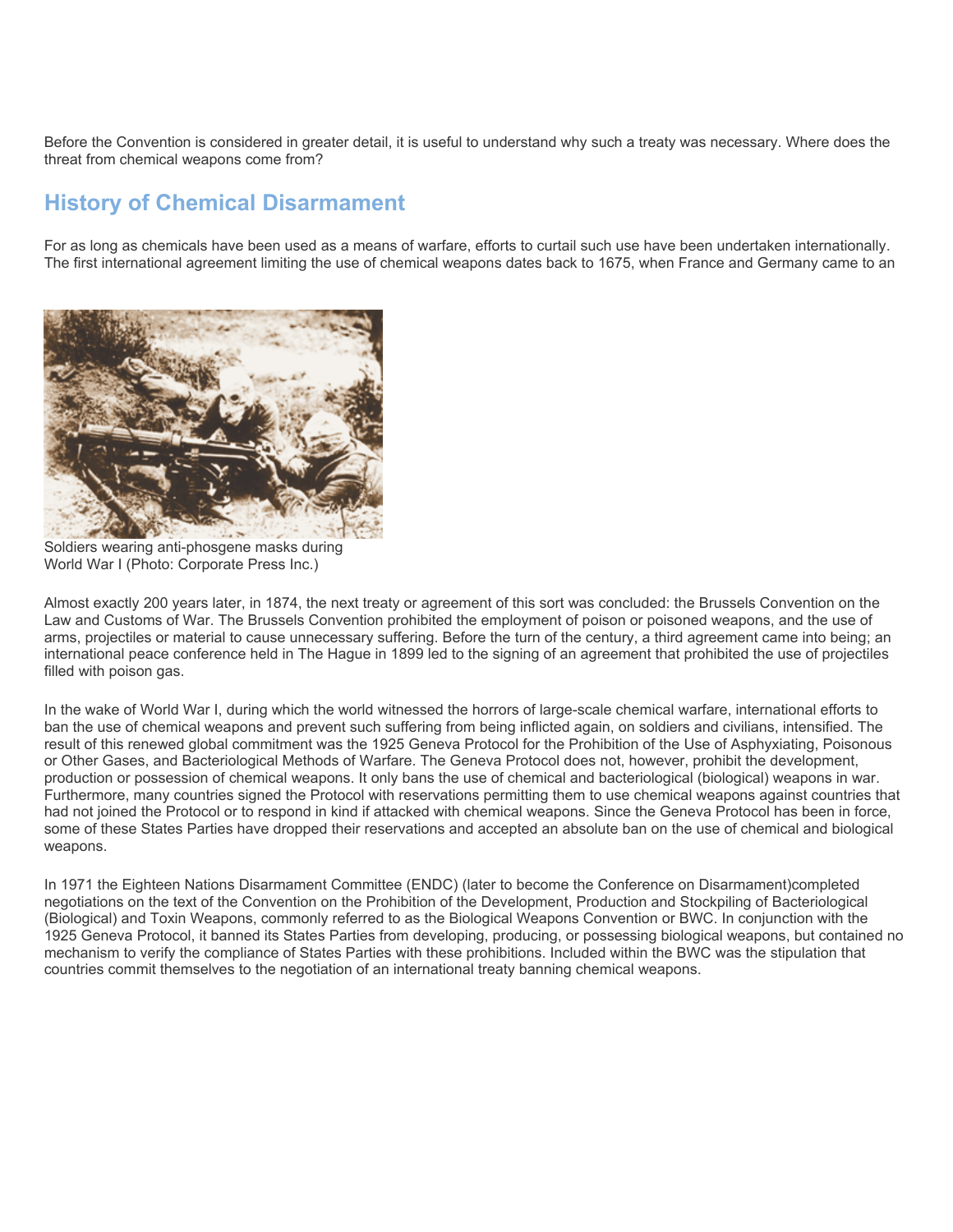

Iranian victim receiving medical treatment for exposure to chemical weapons

Even today, more than ten years after the end of the Iran-Iraq war, approximately 30,000 Iranians are still suffering and dying from the effects of chemical weapons deployed by Iraq during the war conflict. The need to manage the treatment of such a large number of casualties has placed Iran's medical specialists in the forefront of the development of effective treatment regimes for chemical weapons victims, and particularly for those suffering from exposure to mustard gas.

Beginning in 1986, the global chemical industry actively participated in these negotiations.

Unlike the BWC, the negotiators of a chemical weapons ban reached an understanding that this ban would be subject to international verification. To this end, trial inspections of both industrial and military facilities were undertaken, starting in late 1988.

On 3 September 1992 the ad hoc committee submitted to the Conference on Disarmament the agreed text of the Convention on the Prohibition of the Development, Production, Stockpiling, and Use of Chemical Weapons, and on Their Destruction, now commonly referred to as the Chemical Weapons Convention or CWC. The Chemical Weapons Convention was opened for signature in Paris on 13 January 1993 and it was subsequently deposited with the United Nations Secretary-General in New York.

According to the terms of the Convention, the CWC would enter into force 180 days after the 65th country ratified the treaty. To prepare for the treaty's entry into force and the implementation of the verification regime, a Preparatory Commission (PrepCom) was established in 1993. Its mission was to lay the groundwork for the establishment of the permanent implementing body for the CWC: the Organisation for the Prohibition of Chemical Weapons or OPCW. The PrepCom was housed in The Hague, which became the host city of the OPCW as well. In addition to preparing the Convention's implementation guidance, another of the PrepCom's most important tasks was training 200 inspectors to conduct inspections worldwide of both military and industrial sites in order to verify compliance with the Convention.

Hungary was the 65th country to ratify the Convention, in late 1996, and on 29 April 1997 the Chemical Weapons Convention entered into force with 87 States Parties—becoming binding international law. (An additional 22 countries had ratified the treaty in the 180 days between Hungary's ratification and entry into force.)

With the entry into force of the Convention, the OPCW immediately began its work to implement the Convention. Both the Convention and its implementing body are intended to adapt not only to shifts in the international environment and the changing needs of States Parties, but also to respond to the rapid pace of scientific and technological developments.

Every five years, the Convention foresees that the States Parties should undertake a review of the implementation process. These review conferences serve as fora for the assessment and evaluation of the CWC's implementation, and the identification of areas where change is needed. A particular focus is given to the verification regime and the changing context within which it is implemented as well as scientific and technological advances in chemistry, engineering and biotechnology. The first review conference was held from 28 April to 9 May 2003.

Even today, more than ten years after the end of the Iran-Iraq war, approximately 30,000 Iranians are still suffering and dying from the effects of chemical weapons deployed by Iraq during the war conflict. The need to manage the treatment of such a large number of casualties has placed Iran's medical specialists in the forefront of the development of effective treatment regimes for chemical weapons victims, and particularly for those suffering from exposure to mustard gas.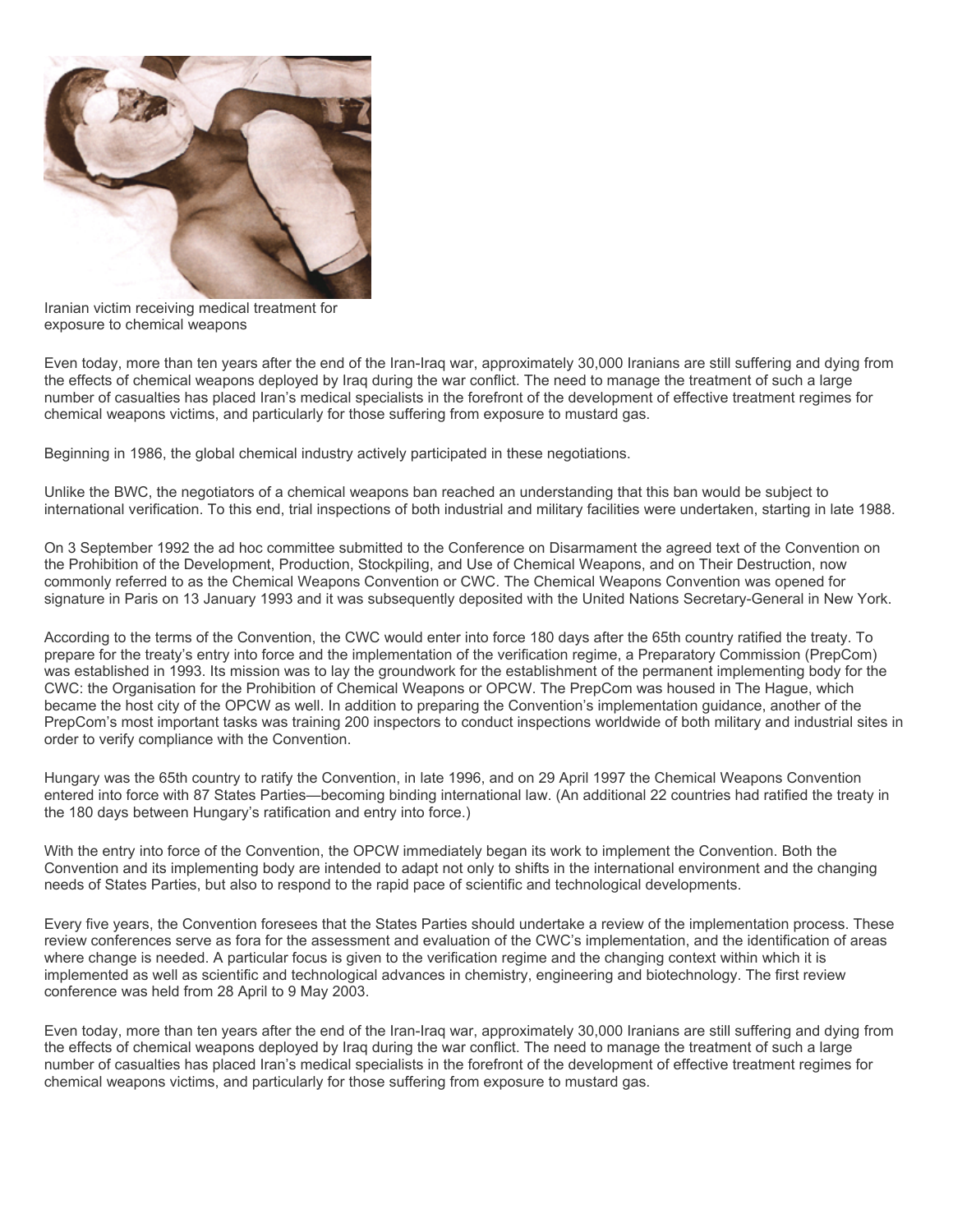## **Chemical Weapons Major Developments in Their Use and Prohibition**

| 1675      | The Strasbourg Agreement                                    | The first international agreement limiting the<br>use of chemical weapons, in this case, poison<br>bullets.                                                                                      |
|-----------|-------------------------------------------------------------|--------------------------------------------------------------------------------------------------------------------------------------------------------------------------------------------------|
| 1874      | The Brussels Convention on<br>the Law and Customs of<br>War | The Brussels Convention prohibited the<br>employment of poison or poisoned weapons,<br>and the use of arms, projectiles or material to<br>cause unnecessary suffering.                           |
| 1899/1907 | <b>Hague Peace Conferences</b>                              | Bans on use of poisoned weapons,<br>"asphyxiating or deleterious gases".                                                                                                                         |
| 1915-1918 | Europe, World War I                                         | 1.3 million casualties, 90,000 fatalities from<br>chemical weapons; first large-scale use of CW,<br>leper, Belgium.                                                                              |
| 1925      | <b>Geneva Protocol</b>                                      | Ban on CW use; but no prohibition on<br>development, etc. - some states interpret as "no<br>first use" - 132 parties by 2000.                                                                    |
| 1972      | <b>Biological and Toxin</b><br><b>Weapons Convention</b>    | Comprehensive BW prohibition - 143 parties,<br>17 signatories by 2000; but no verification<br>mechanism; commitment to negotiate on CW.                                                          |
| 1980's    | Iran-Iraq War                                               | Including use by Iraq of CW agents against its<br>own civilian population, Halabja, 1988                                                                                                         |
| 1993      | <b>Chemical Weapons</b><br>Convention                       | Signing of CWC in Paris, January;<br>Comprehensive bans on development,<br>production, stockpiling and use of CW, with<br>destruction timelines; Preparatory Commission<br>for OPCW established. |
| 1997      | OPCW, The Hague                                             | The Chemical Weapons Convention enters into<br>force for 87 States Parties; The OPCW<br>commences its operations in The Hague; as of<br>June 1997, inspections begin.                            |
| 2003      | Sixth Anniversary of<br><b>Entry into Force</b>             | The OPCW numbers 153 Member States and<br>has conducted over 1,500 inspections on the<br>territory of 56 States Parties.                                                                         |

### **Destruction / Conversion**

The most important obligation under the Convention is the [destruction of chemical weapons.](http://www.opcw.org/ib/html/results.html) It is also the most expensive aspect of the Convention's implementation.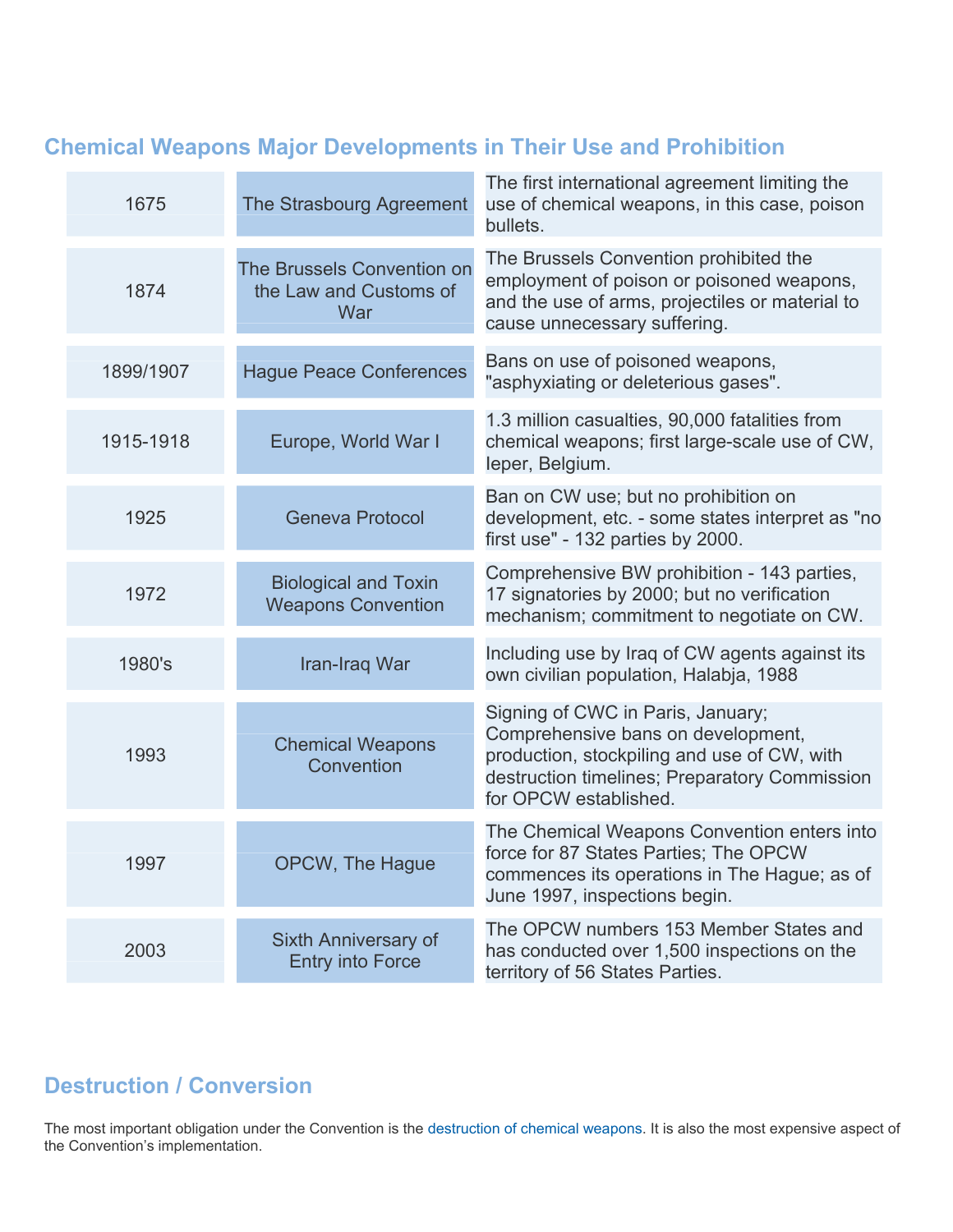

Timetable illustrates destruction deadlines for countries that were States Parties on the date of entry into force of the CWC, 29 April 1997. The Convention gives States Parties the option of destroying their chemical weapons sooner and at a faster pace than indicated if they so desire.

Most of the destruction costs are generated by the investment in state-of-the-art technology to ensure that the risk to people and to the environment is kept to a minimum at every stage in the transportation and destruction of munitions, as well as during the removal and destruction of chemical agents. Destruction, therefore, has to be carried out at highly specialised facilities.

There are two main technological approaches to the destruction of chemical agents: the direct incineration of the agents and neutralisation by means of various chemical reactions. Research to develop other methods is continuing. It is up to each State Party to determine which destruction method it wishes to use, provided that it meets strict environmental standards, that the destruction is complete and irreversible, and that the design of the facility allows for adequate verification. It is important that the exploration of alternative technologies for the demilitarisation and destruction of chemical weapons continues in order to develop processes that are both cost effective and environmentally responsible.

The States Parties must submit detailed plans to the Technical Secretariat that set out the process to be used in the destruction activities and the timelines to be followed. These plans must be submitted for each chemical weapons destruction facility (CWDF where the chemical weapons are being destroyed—and for each CWPF that is to be destroyed as well. If a CWPF is to be converted, detailed plans of the conversion process must also be submitted. The plans for destruction and/or conversion are placed before the Executive Council for approval. If approval is not forthcoming, then destruction may commence under continuous



Examining abandoned weapons

The destruction of old and/or abandoned chemical weapons is especially difficult and potentially dangerous. Old and/or abandoned chemical munitions have often become less stable with time and there is a greater risk of an explosive detonation or agent contamination. The destruction of such weapons is being undertaken in a small number of States Parties, as a matter of urgency. Thousands of tonnes of chemical agents and munitions were dumped in the North Sea and the Baltic Sea, as well as other bodies of water worldwide, in the years immediately following World War II. These weapons are not covered by the Convention, which requires only that chemical weapons dumped at sea after 1 January 1985 be declared to the OPCW.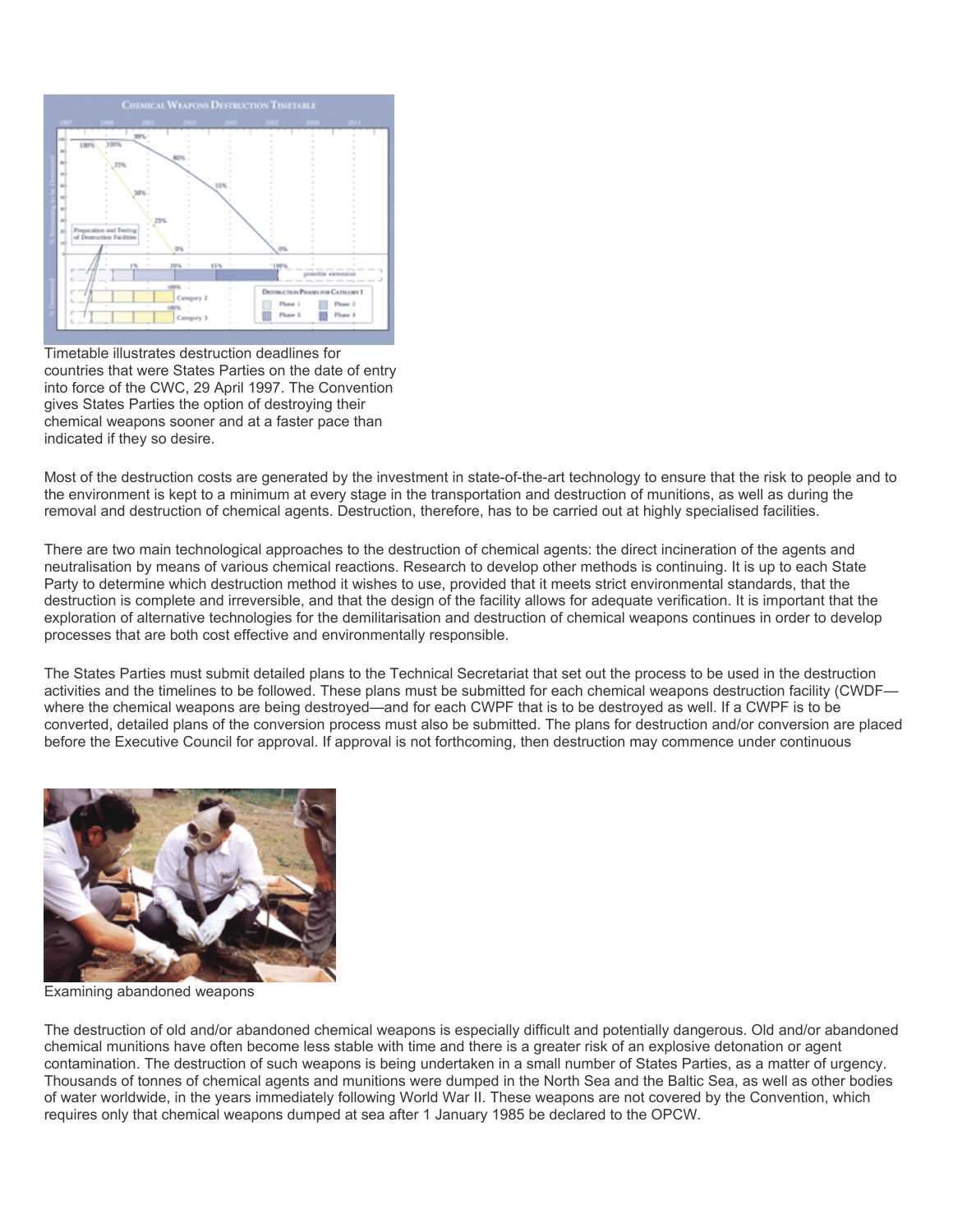#### **Non-proliferation**

The States Parties regulate the use of Scheduled chemicals by industry within their borders, and prepare industry to receive regular OPCW inspections designed to verify that Scheduled chemicals and "discrete organic chemicals" (DOC) are being utilised solely for peaceful purposes.

Under the terms of the Convention, the transfer of Schedule 1 chemicals is strictly controlled among Member States—only for research, medical, pharmaceutical or protective purposes, and in limited quantities—and is forbidden to States not Party. A similar ban on the transfer of Schedule 2 chemicals to States not Party came into force in April 2000. Free trade in Schedule 2 chemicals is permitted among States Parties. It is permitted to transfer Schedule 3 chemicals to both States Parties and States not Party; however, a recipient State not Party must produce an end-user certificate, which ensures that the chemicals are being used for peaceful purposes. The Convention does foresee that States Parties may consider other measures regarding the transfer of Schedule 3 chemicals to States not Party five years after the Convention enters into force.

In addition to the requirements for end-user certificates for transfers of Schedule 3 chemicals, the States Parties are required to monitor carefully exports and imports of all Scheduled chemicals and report this information to the Technical Secretariat on an annual basis.

#### **Assistance and Protection**

Under Article X of the Convention, each State Party has the right to request, and receive from the OPCW, [assistance and](http://www.opcw.org/en/ap_menu.html)  [protection](http://www.opcw.org/en/ap_menu.html) if:

- Chemical weapons have been used against it;
- Riot control agents have been used against it as a method of warfare; or,
- It is threatened by actions or activities of any State that are prohibited for States Parties by Article I of the Convention.

States Parties are required by the Convention to inform the OPCW of any national protective programmes and to contribute to the protective capabilities of the OPCW, including by making contributions of equipment and/or personnel, or by contributing funds to the Voluntary Fund for Assistance.

The OPCW has made preparations to respond and act on an emergency basis should the Organisation be required to do so. These preparations include coordinating and mobilising international mechanisms to respond to requests for assistance and establishing a cooperative response structure to handle requests for assistance and protection against chemical weapons.

The OPCW provides training courses and coordination seminars and workshops throughout the year that help to prepare the Technical Secretariat and the States Parties to protect civilian populations from chemical attack, and to respond with adequate assistance and protection on an emergency basis.

#### **OPCW Pays Tribute to Dr Arie Jacobus Johannes Ooms (1925–1999)**

On 27 April 2006, the Prime Minister of the Kingdom of the Netherlands, H.E. Mr Jan-Peter Balkenende, during his visit to the OPCW on the occasion of the First Observance of the Remembrance Day for All Victims of Chemical Warfare unveiled a photograph of [Dr Arie Jacobus Johannes Ooms](http://www.opcw.org/29april/page02.html). The Prime Minister also officially named one of the main conference rooms used by OPCW delegates at the Headquarters the "Ooms Room".

#### **OPCW Remembers All Victims of Chemical Warfare; Prime Minister Balkenende Addresses Member States**

#### **OPCW Press Release 2006/27**

The Remembrance Day for All Victims of Chemical Warfare was observed for the first time at the Headquarters of the Organisation for the Prohibition of Chemical Weapons (OPCW) in The Hague on 27 April 2006. The 178 OPCW Member States implement the Chemical Weapons Convention, which bans absolutely the development, production, transfer, stockpiling or use of chemical weapons and also stipulates the irreversible destruction of all existing stocks of these weapons.

The Remembrance Day was established by the OPCW to ensure that the memory of the victims of these weapons is not forgotten. The Remembrance Day also serves to remind all peoples of the horrors of chemical warfare and to prevent its recurrence.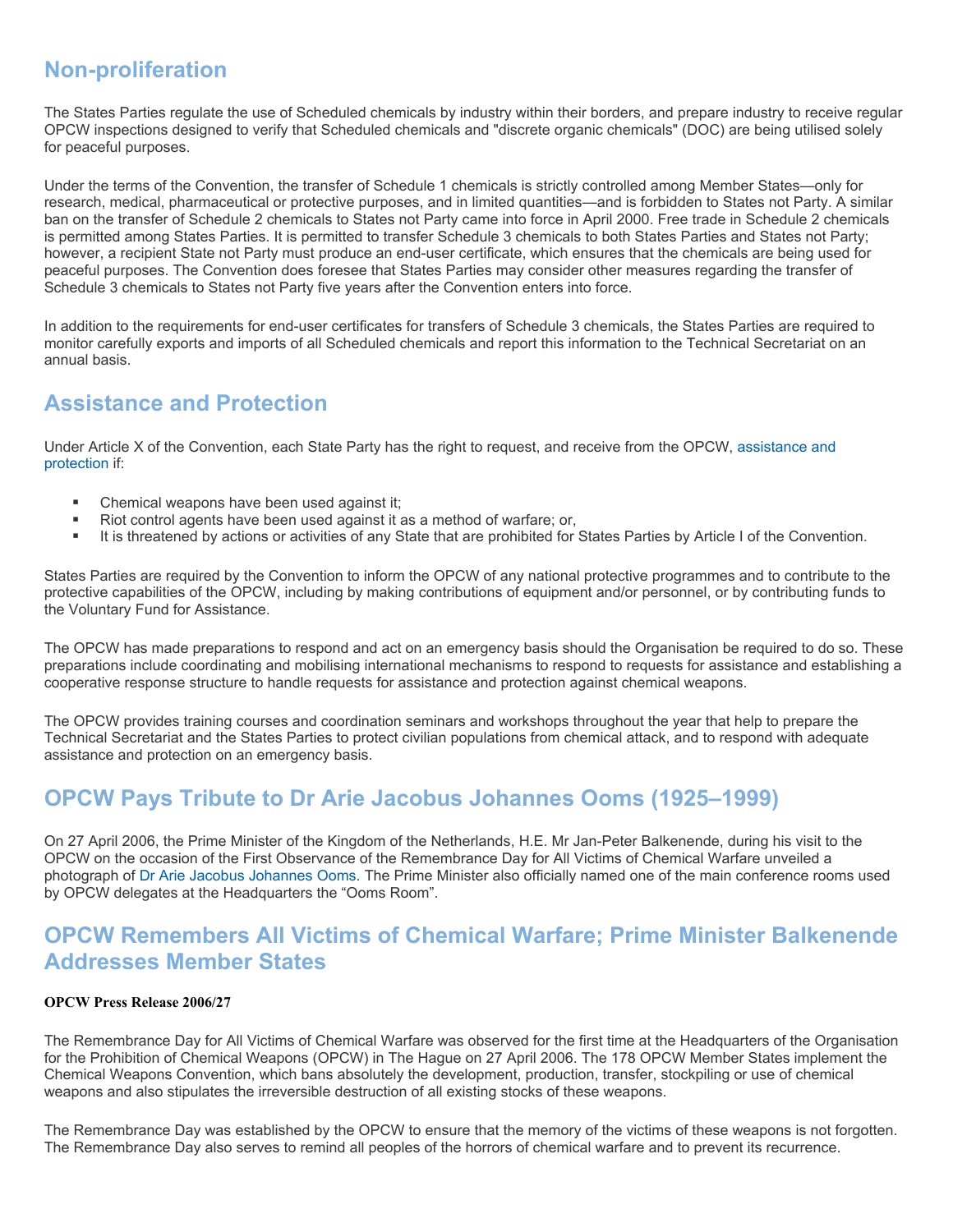On the occasion of the Remembrance Day's first observance, [the United Nations Secretary-General, H.E. Mr Kofi Annan,](http://www.opcw.org/29april/UNSGmessage.pdf)  [forwarded a message](http://www.opcw.org/29april/UNSGmessage.pdf) to the OPCW and noted that the Convention and the OPCW have played a vital part in international efforts to "exclude completely the possibility of the use of chemical weapons". Secretary-General Annan called on those States that have not yet ratified or acceded to the Convention to do so without delay. He urged all States Parties to redouble their efforts to work for full implementation of the Convention and to ensure that chemical weapons are kept out of the hands of non-State actors. He stressed that this task will require stepped up vigilance and improved coordination among Governments, international organizations and the private sector. Secretary-General Annan concluded by requesting all States to honour the victims of chemical warfare by pledging to consign these dreadful weapons to the pages of history.

The [Prime Minister of the Kingdom of the Netherlands, H.E. Mr Jan Peter Balkenende, stated in his address](http://www.opcw.org/29april/nl-pm.pdf) that it is of great importance to remember those killed by chemical weapons attacks and those that are still suffering from the effects of these attacks. He noted that when we remember, we pay tribute to them and we rediscover the importance of our fight for a world of peace and security. Prime Minister Balkenende stressed that through determination and hard work all chemical weapons will be destroyed. He urged that the terrible suffering chemical weapons have caused millions of people should never be forgotten and to honour that memory, we must redouble our efforts to make sure that these attacks will never happen again. Prime Minister Balkenende concluded by underscoring that an expanded and more effective international legal framework will serve to honour all those that have suffered in armed conflict.

The [Chairman of the Conference of the States Parties to the Chemical Weapons Convention, H.E. Ambassador José Antonio](http://www.opcw.org/29april/csp.pdf)  [Arróspide Del Busto, Permanent Representative of Peru to the OPCW, indicated in his address](http://www.opcw.org/29april/csp.pdf) that the Remembrance Day is intended as a great tribute to the numerous victims, disappeared and survivors, of the use of chemical weapons. He stated that the commemoration is an expression of the determination of many men and women of good will to make this planet a better place for the present and future generations. Chairman Arróspide noted that a solid OPCW and effective implementation of the Convention may greatly counteract the threat of use and actual use of chemical weapons in the future. In conclusion he extended on behalf of the Organisation prayers and condolences to all the victims of chemical weapons and their families and called upon all Member States to reinvigorate their firm commitment to eliminate chemical weapons for once and forever.

The [Chairman of the Executive Council, H.E. Ambassador Alfonso M. Dastis, Permanent Representative of Spain to the OPCW,](http://www.opcw.org/29april/ec.pdf) underscored in his address the fact that the praiseworthy goal of building a world free of chemical weapons has kept the Member States united around a table. He acknowledged that nations belonging to very distant regions and different cultural backgrounds, and holding often opposed political points of view, have been able to give birth to a successful Convention and to guarantee, through this Organisation, its strength and permanent contribution to peace and security. While noting the lack of some very important nations within the OPCW, which Executive Council Chairman Dastis would like to see join soon, he stated that the very wide membership of the OPCW provides it with a high level of legitimacy. In his estimation, the culture of multilateralism and dialogue is an outstanding contribution that this organisation may offer to international society. Executive Council Chairman Dastis stated that when the goal is noble and the rules fair and transparent, the nations of good will are ready to work together, to which the OPCW's healthy ten-year-old project bears witness. In conclusion, he looked upon the goals achieved thus far as an invitation for the Member States to keep working for the implementation of the Convention and to be guided in that effort by the memories of the past and by the determination no to have to mourn any future victims of chemical weapons.

[In his address, OPCW Director-General, Ambassador Rogelio Pfirter,](http://www.opcw.org/29april/dg.pdf) recalled that unprotected civilians are the main target of chemical weapons. Director-General Pfirter stressed that due to the challenge posed by the threat of chemical terrorism there is no room for complacency. He noted in this regard that the destruction of declared chemical weapons stockpiles is far from complete and the Convention's full implementation by all Member States has yet to be achieved. Director-General Pfirter called upon all countries to join the Convention to rid the world of chemical weapons once and for all, in particular all those in the Middle East, as well North Korea. In conclusion, he noted that Remembrance Day means paying due tribute to the suffering and death of the thousands of victims of chemical warfare, as well as recognising effective multilateralism at work, renewing the international community's determination to prevent any further use of chemical weapons, and ensuring that chemistry is used exclusively for the benefit of people the world over.

[Speaking on behalf of the African Regional Group, H.E. Ambassador Abuelgasim Abdelwahid Sheikh Idris, Permanent](http://www.opcw.org/29april/africa.pdf)  [Representative of Sudan to the OPCW,](http://www.opcw.org/29april/africa.pdf) recalled that the name of Ieper is deeply engraved on the African memory because Africans were among victims of the first mass use of chemical weapons at Ieper, Belgium in 1915. Ambassador Idris recalled that the African Union at its inaugural Summit meeting in Durban, South Africa in 2002 adopted a Decision on the Universality and Implementation of the Chemical Weapons Convention and called for the African Region to be a Chemical Weapons-Free Zone. He noted that 46 African Nations are Member States signifying the commitment of that region to the objectives of the Convention and by so doing making the world a better place for future generations to live.

In [his address on behalf of the Asian Regional Group, Mr Malik Azhar Ellahi, Alternate Permanent Representative of Pakistan to the](http://www.opcw.org/29april/asia.pdf) [OPCW,](http://www.opcw.org/29april/asia.pdf) stated that the Remembrance Day gathering honours the memory of those who suffered death and injury by chemical weapons and serves to keep them alive in our collective conscience. He recalled that their sacrifices impelled global action to completely prohibit this abhorrent means of warfare. Mr Ellahi underscored the fact that the only means to ensure that our technical civilization would not one day become the cause of its own destruction was, and remains, the complete elimination of such horrendous weapons and unremitting efforts for the promotion of international peace and security for all.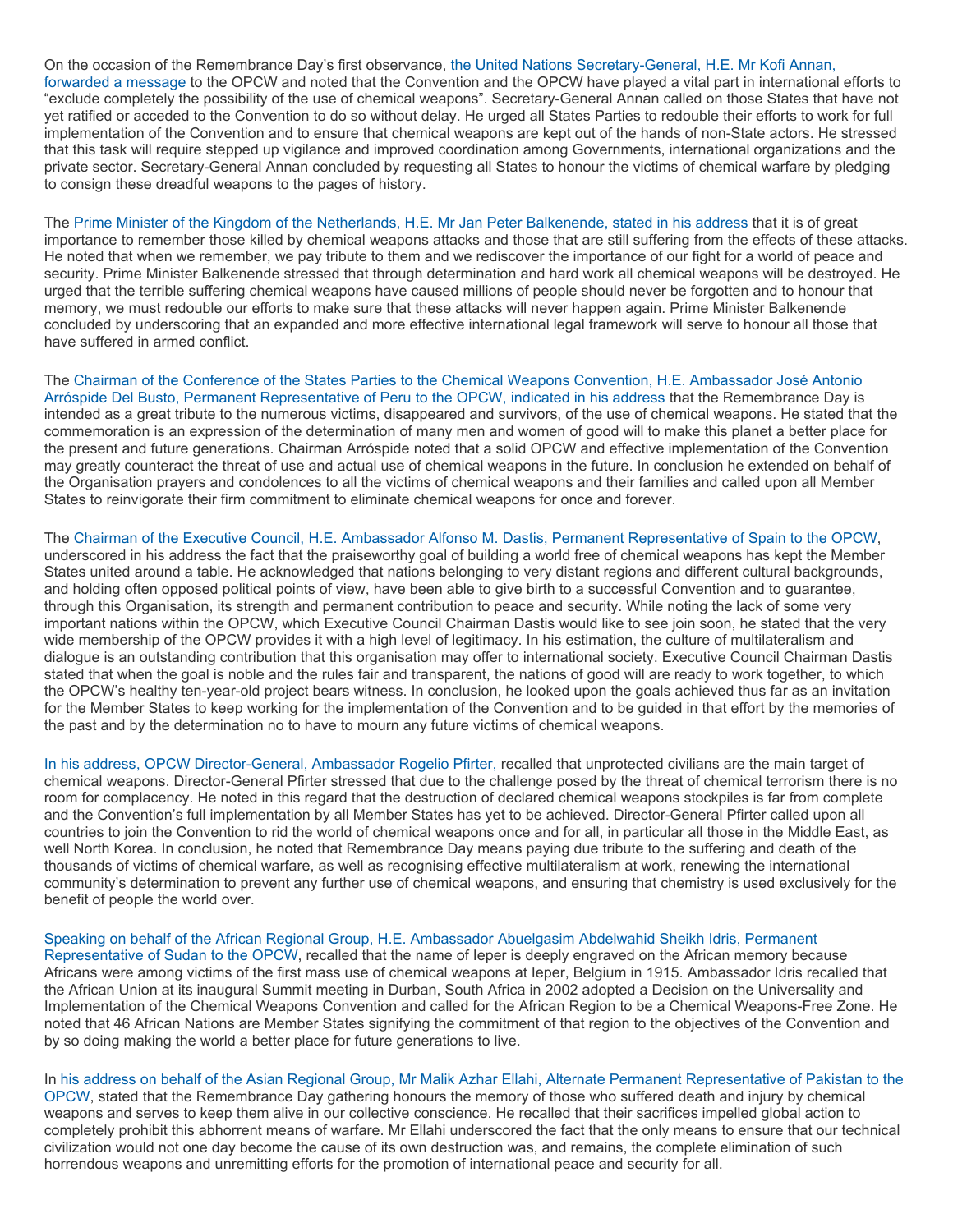The [Coordinator for the Eastern European Group —Mr. Plamen Ivanov, Alternate Permanent Representative of Bulgaria to the](http://www.opcw.org/29april/eeg.pdf)  [OPCW— noted in his address](http://www.opcw.org/29april/eeg.pdf) that the devastating impact chemical weapons have had in the past, and the potential for the use of modern, even more deadly, chemical agents not only by States at war, but in other violent conflicts and by non-State actors, provide an imperative for the international effort to uphold the ban on such weapons and to work for their complete, global elimination. He stated that by achieving the universal, full and effective application of the Convention, all Member States will have passed on a crucial legacy of enhanced peace and security for future generations, as well as honoring the memory of the victims of chemical weapons.

[Speaking on behalf of the Latin American and Caribbean Group, H.E. Ambassador Carlos Mora, Permanent Representative of](http://www.opcw.org/29april/grulac.pdf)  [Uruguay to the OPCW,](http://www.opcw.org/29april/grulac.pdf) underlined the Region's role at the forefront of the international efforts in the disarmament of weapons of mass destruction. He noted that for the Latin American and Caribbean Group, the Chemical Weapons Convention represents one of the main pillars of the international security framework, an efficient instrument to contain the threat of chemical weapons proliferation. He called upon the Member States to continue the fight against terrorism in the field of non-proliferation. Ambassador Mora stated that the memories of the victims of chemical warfare must liberate the will to fulfil the main aim of the Convention, the total and verifiable elimination of an entire category of weapons of mass destruction within a fixed timeframe.

In his capacity as [Coordinator for the Western European and Other States Group, H.E. Ambassador Mr Alfonso Dastis, Permanent](http://www.opcw.org/29april/weog.pdf)  [Representative of Spain to the OPCW, stated in his address](http://www.opcw.org/29april/weog.pdf) that today Member States can proudly say that no Member State has used this kind of lethal weapons since the entry into force of the Convention, which, after the horrifying experiences the world has undergone during the past century, is indeed worthy of celebration. He noted that this result is precisely the objective of the OPCW's efforts. He indicated that the new threats to peace and security, namely the possibility of terrorist attacks, are per se a sound reason to give renewed value to the Convention. Ambassador Mr Alfonso Dastis highlighted the fact that universality and full implementation of the Convention have become indispensable to guarantee the highest level of protection. He concluded by renewing, in the name of the Western European and Other States Group, their commitment to the Convention and to its objectives.

[H.E. Ambassador Bozorgmehr Ziaran, Permanent Representative of the Islamic Republic of Iran to the OPCW, submitted in his](http://www.opcw.org/29april/iran.pdf)  [statement](http://www.opcw.org/29april/iran.pdf) the proposal to mobilise an international support network to provide special care and services to those that suffer from the effects of exposure to chemical weapons. He expressed the sentiments of his nation as it grieves for those that lost their lives to chemical weapons and stands by those that continue to suffer.

The Remembrance Day commemoration in The Hague was attended by representatives of OPCW Member States, as well as representatives of other international organizations, among them the International Court of Justice, the International Criminal Tribunal for the Former Yugoslavia, the Organization for Security and Cooperation in Europe, and the Preparatory Commission for the Comprehensive Nuclear Test Ban Treaty Organization.

#### **Additional resources**

- Why we remember all victims of chemical warfare<br>Moscogo by the UN Secretary Conoral on the Ber
- [Message by the UN Secretary-General on the Remebrance Day for Victims of Chemical Warfare](http://www.opcw.org/29april/UNSGmessage.pdf)
- **[Programme of Activities in The Hague](http://www.opcw.org/29april/page02.html)**
- [A biography of Arie Jacobus Johannes "Jack" Ooms \(1925–1999\)](http://www.opcw.org/29april/page02.html)
- **The [Remembrance Day brochure](http://www.opcw.org/29april/27April2006-web.pdf) is available for download.**
- A [press kit](http://www.opcw.org/29april/presskit.pdf) is available for download.
- **FRE** [OPCW Image Gallery](http://www.opcw.org/html/global/news_downloads.html) contains royalty-free photographs that can be used for academic, educational or research purposes only. Please contact media@opcw.org before hand to receive approval, and further advice if necessary.

#### **Speeches in The Hague**

The following speeches were given during the Commemoration Ceremony to Mark the Inaugural Observance of the Remembrance Day for All Victims of Chemical Warfare, held at OPCW headquarters in The Hague on 27 April 2006:

- [Message by the UN Secretary-General on the Remebrance Day for Victims of Chemical Warfare](http://www.opcw.org/29april/UNSGmessage.pdf)
- [Speech by H.E. Mr Jan Peter Balkenende, Prime Minister of the Kingdom of the Netherlands](http://www.opcw.org/29april/nl-pm.pdf)
- [Speech by the Chairman of the Conference of States Parties —H.E. Mr José Antonio Arróspide, Permament](http://www.opcw.org/29april/csp.pdf)  [Representative of Peru to the OPCW](http://www.opcw.org/29april/csp.pdf)
- [Speech by H.E. Mr Alfonso M. Dastis, Permanent Representative of the Kingdom of Spain to the OPCW, on behalf of the](http://www.opcw.org/html/global/cv/cv_ec_cm.html)  [Executive Council](http://www.opcw.org/html/global/cv/cv_ec_cm.html)
- **[Speech by H.E. Mr Rogelio Pfirter, Director-General, OPCW](http://www.opcw.org/29april/DGstatement.html)**
- [Speech by H.E. Mr Abuelgasim Abdelwahid Shiekh Idris, Permanent Representative of the Republic of Sudan to the](http://www.opcw.org/29april/africa.pdf)  [OPCW, on behalf of the African Group](http://www.opcw.org/29april/africa.pdf)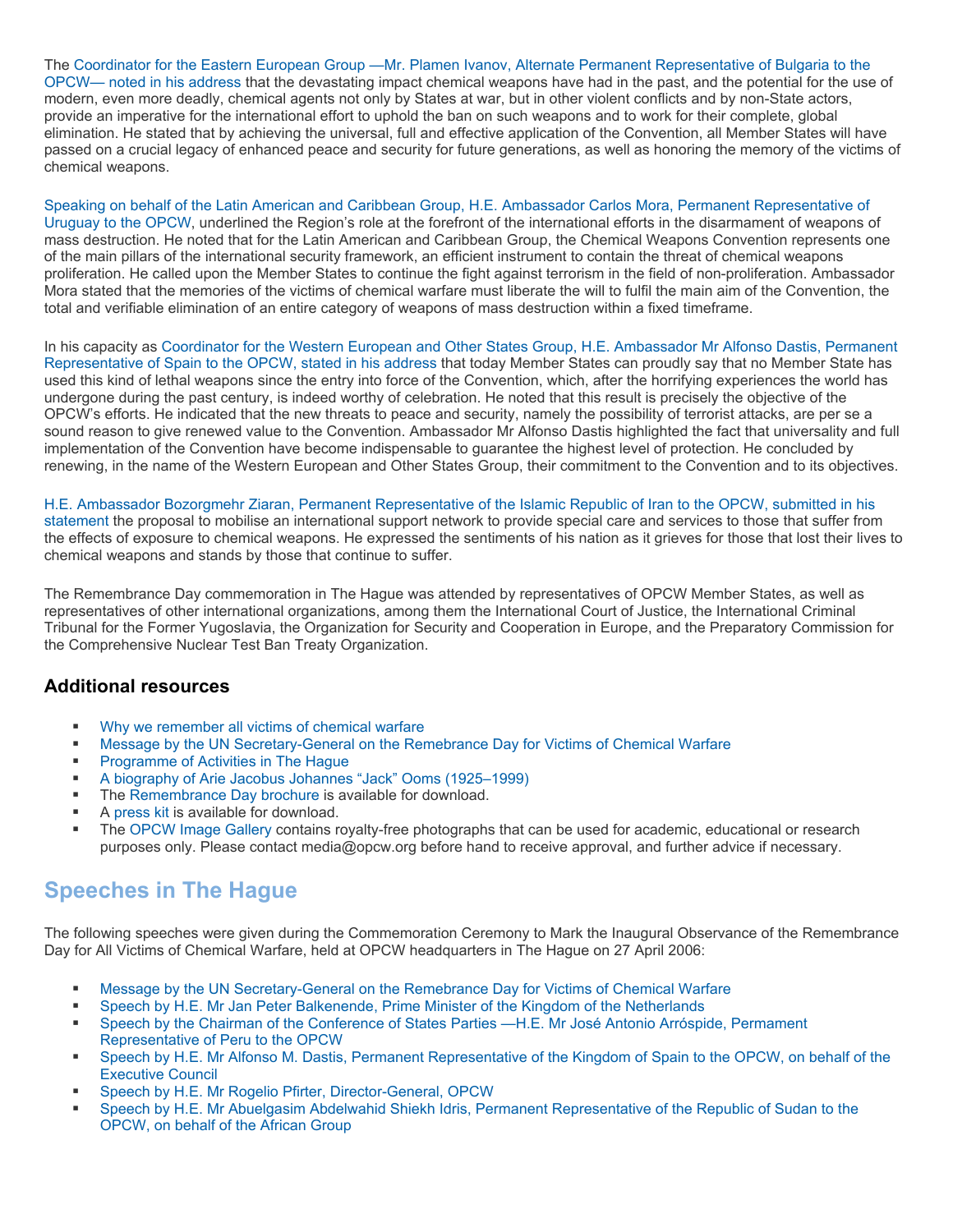- [Speech by Mr Malik Azhar Ellahi, Alternate Permanent Representative of the Islamic Republic of Pakistan to the OPCW,](http://www.opcw.org/29april/asia.pdf)  [on behalf of the Asian Group](http://www.opcw.org/29april/asia.pdf)
- [Speech by Mr Plamen Ivanov, Alternate Permanent Representative of the Republic of Bulgaria to the OPCW, on behalf of](http://www.opcw.org/29april/eeg.pdf)  [the Eastern Europe Group](http://www.opcw.org/29april/eeg.pdf)
- [Speech by H.E. Mr Carlos Mora, Permanent Representative of the Eastern Republic of Uruguay to the OPCW, on behalf of](http://www.opcw.org/29april/grulac.pdf)  [the Latin American and Caribbean Group](http://www.opcw.org/29april/grulac.pdf)
- [Speech by H.E. Mr Alfonso M. Dastis, Permanent Representative of the Kingdom of Spain to the OPCW, on behalf of the](http://www.opcw.org/29april/weog.pdf)  [Western European and Other States Group](http://www.opcw.org/29april/weog.pdf)
- [H.E. Mr Bozorgmehr Ziaran, Permanent Representative of the Islamic Republic of Iran to the OPCW](http://www.opcw.org/29april/iran.pdf)

### **Programme of activities in The Hague**

Programme of the Commemoration Ceremony to Mark the Inaugural Observance of the Remembrance Day for All Victims of Chemical Warfare, OPCW headquarters, The Hague, 27 April 2006

- **14.30: Arrival of Dignitaries**
- 15.00: Arrival of the Prime Minister of the Kingdom of the Netherlands
	- 15.05: Ceremony commences. Addresses in order of appearance by:
		- The [Chairman of the Conference of States Parties H.E. Mr José Antonio Arróspide— o](http://www.opcw.org/html/global/cv/cv_csp_cm.html)pens the commemorative act, and reads the [Message by the UN Secretary-General on the Remebrance Day for Victims of](http://www.opcw.org/29april/UNSGmessage.pdf)  [Chemical Warfare](http://www.opcw.org/29april/UNSGmessage.pdf)
		- H.E. Mr Jan Peter Balkenende, Prime Minister of the Kingdom of the Netherlands
		- [H.E. Mr Rogelio Pfirter, Director-General, OPCW](http://www.opcw.org/html/global/cv/dg.html)
		- [H.E. Mr Alfonso M. Dastis](http://www.opcw.org/html/global/cv/cv_ec_cm.html), Permanent Representative of the Kingdom of Spain to the OPCW, on behalf of the Executive Council as Chairman and on behalf of the [Western European and Other States Group](http://www.opcw.org/html/db/members_weur_grp.html)
		- H.E. Mr Abuelgasim Abdelwahid Shiekh Idris, Permanent Representative of the Republic of Sudan to the OPCW, on behalf of the [African Group](http://www.opcw.org/html/db/members_afr_grp.html)
		- H.E. Mr Carlos Mora, Permanent Representative of the Eastern Republic of Uruguay to the OPCW, on behalf of the [Latin American and Caribbean Group](http://www.opcw.org/html/db/members_latam_grp.html)
		- Mr Malik Azhar Ellahi, Alternate Permanent Representative of the Islamic Republic of Pakistan to the OPCW, on behalf of the [Asian Group](http://www.opcw.org/html/db/members_asia_grp.html)
		- Mr Plamen Ivanov, Alternate Permanent Representative of the Republic of Bulgaria to the OPCW, on behalf of the [Eastern Europe Group](http://www.opcw.org/html/db/members_eeur_grp.html)
		- H.E. Mr Bozorgmehr Ziaran, Permanent Representative of the Islamic Republic of Iran to the OPCW
	- Musical Interlude
- 16.00: The [Chairman of the Conference of States Parties H.E. Mr José Antonio Arróspide—](http://www.opcw.org/html/global/cv/cv_csp_cm.html) closes the commemorative act.
- The Prime Minister of the Kingdom of the Netherlands, H.E. Mr Jan-Peter Balkenende, unveiled a photograph of Dr Arie Jacobus Johannes Ooms. The Prime Minister also officially named one of the main conference rooms used by OPCW delegates at the Headquarters the "Ooms Room".

### **A biography of Arie Jacobus Johannes "Jack" Ooms (1925–1999)**

As the head of Dutch chemical defence research, Dr Ooms worked for 23 years for the eradication of chemical warfare, which he believed could best be achieved by a combination of effective chemical protection and international chemical arms control.

In 1942 Dr Ooms entered the University of Utrecht to study chemistry. In 1943 he refused to sign the Nazi loyalty declaration and made his way to England by way of Spain and Portugal, much of it on foot. He joined the U.S. Army and, in August 1944, returned to mainland Europe with the Allied landings in southern France. After completing his MSc degree and national military service, he joined the newly formed Chemical Laboratory of the National Defence Research Organization. In 1952 he finished his studies, and was appointed director of the Chemical Laboratory in 1965. Dr Ooms was appointed director of the newly merged Technological Laboratory RVO-TNO and the Chemical Laboratory in 1978 where he remained until his retirement in 1988.

Dr Ooms' active participation in the negotiation of a permanent, multilateral ban on chemical weapons, began in 1969 when he joined as technical adviser the Netherlands' delegation to the Eighteen Nations Disarmament Committee (ENDC) that later became the United Nations Conference on Disarmament in Geneva. Dr Ooms was the only delegate to the Conference on Disarmament